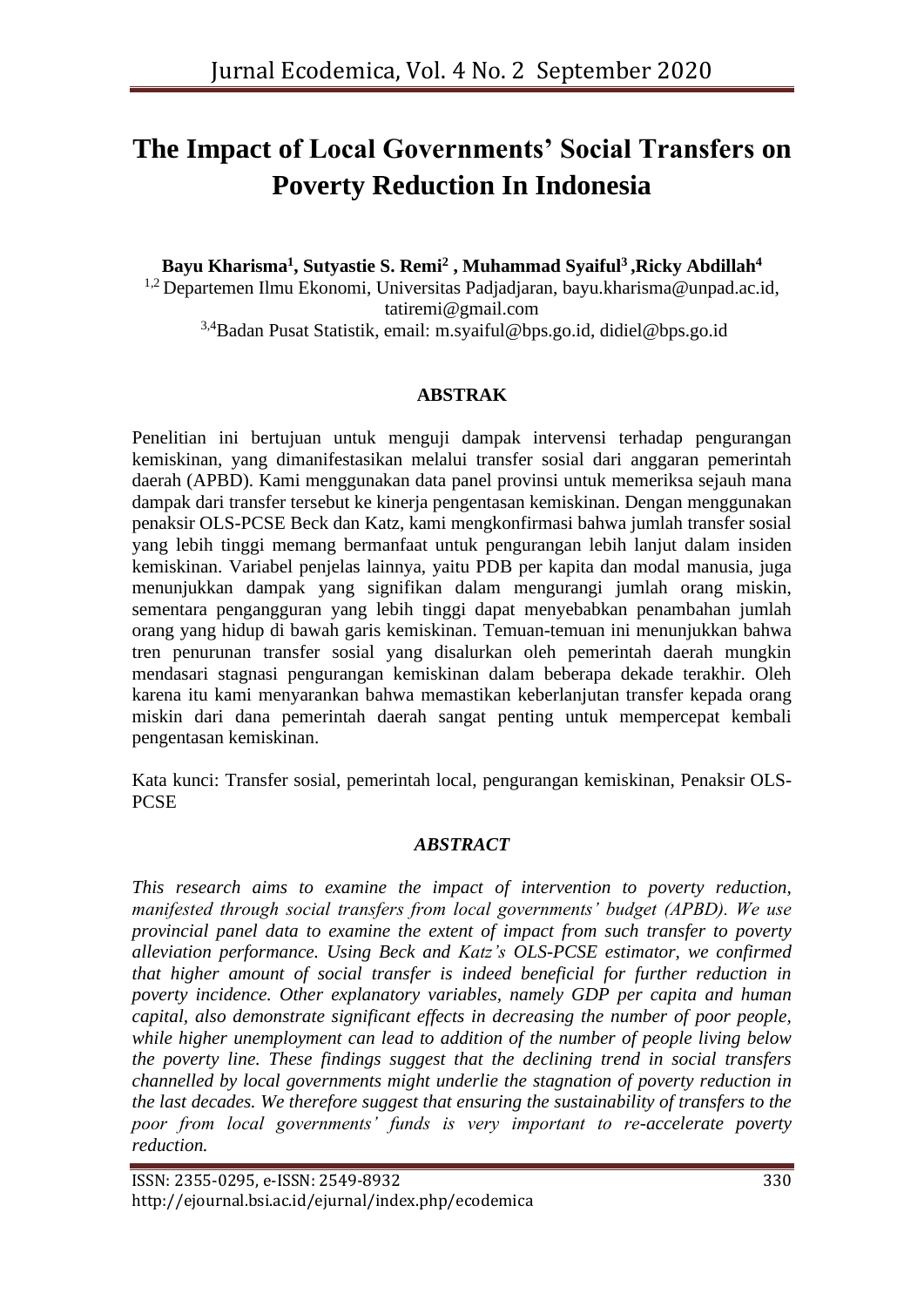*Keywords: social transfer; local government; poverty reduction; OLS-PCSE estimator Naskah diterima: 27-08-2020, direvisi: 01-07-2020, diterbitkan: 01-09-2020*

# **INTRODUCTION**

Albeit managed to substantially reduce poverty incidence in the past, Indonesia has seen a slowdown in the rate of poverty reduction over the last decade. The poverty rate had plunged by 8.8 percentage points within a decade of revival after the 1998 Asian Financial

Crisis. This reduction is equivalent to 14.54 million people lifted from poverty. The most recent achievement (2018) even showed that the poverty headcount has reached a level lower than 10 percent the lowest in history. However, a closer examination on the trend of poverty reduction reveals that the reduction speed has suffered from deceleration.



*Source: Statistics Indonesia (BPS)*

Figure 1. *Trends of Poverty Rate in Indonesia, 1998 - 2019*

In line with this phenomenon, inequality indicator (measured by *gini coefficient*) also shows no discernible improvement. Although there has been a minor improvement in *gini coefficient*, the recent data (0.382 in 2019) is no better than that of ten years ago (0.372 in 2009).

To date, several measures have been taken to address the problem of stagnation in poverty reduction. On the institutional aspect, the establishment of the National Team for the Acceleration of Poverty Reduction (TNP2K) marked the

central government's concern over this issue. Through TNP2K, it is aspired that a more coordinated implementation of poverty reduction programmes across ministries can be achieved, hence improving living standards of the poor and vulnerable. To improve the programmes' performance, TNP2K is mandated to establish a national targeting system that contains a list of the names and addresses of social assistance beneficiaries (referred to as the Unified Database). Availability of such system is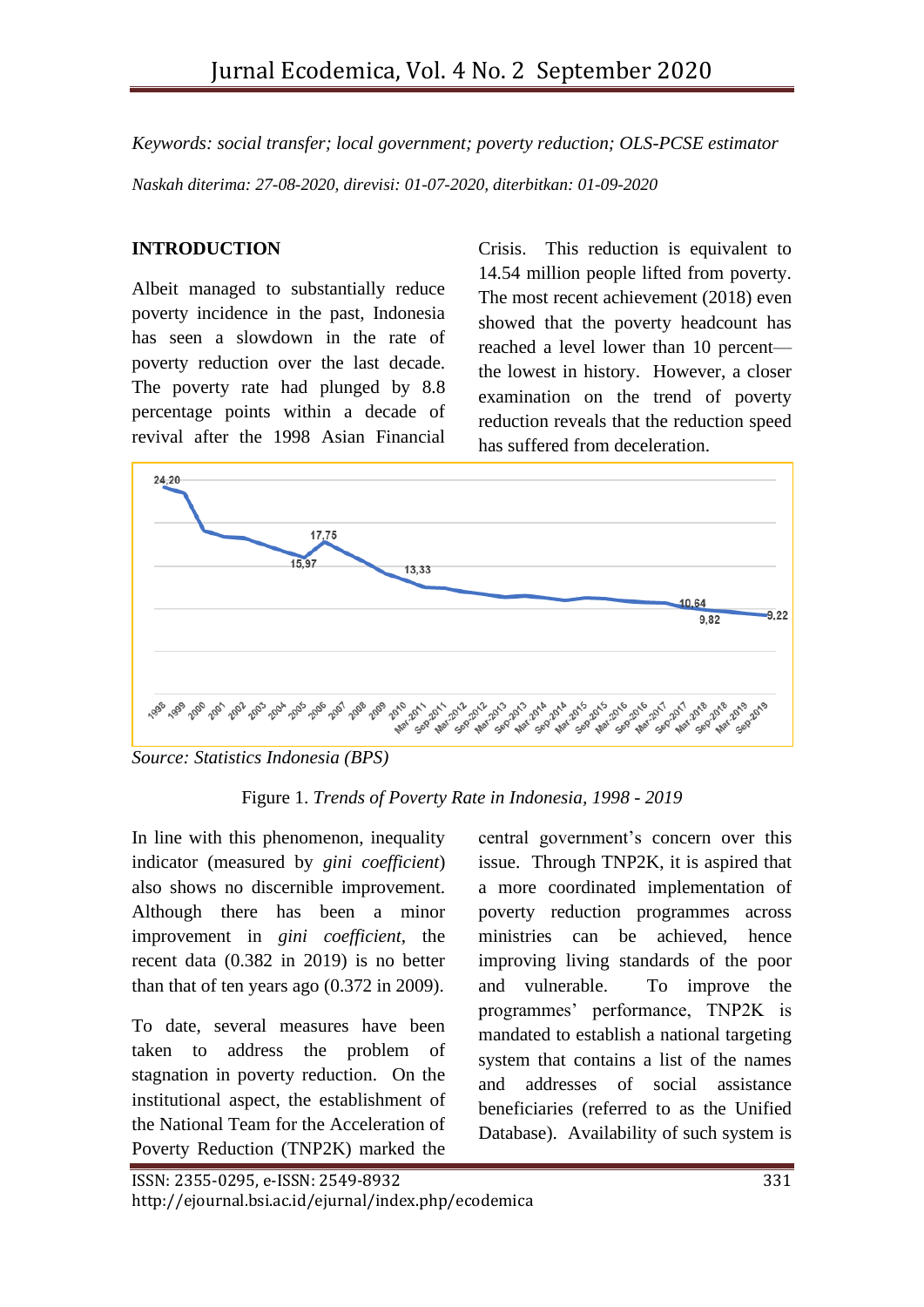deemed important to improve efficiency and effectiveness of various poverty

alleviation programmes.



Figure 2. *Allocation of Social Transfers in Central Government's Budget (Trillion Rp.), 2005 - 2019*

On the funding aspect, the central government has continually improved the budget allocated for social transfer purposes. This allocation is used to fund various poverty alleviation programmes, covering National Health Insurance (JKN), Program Indonesia Pintar (PIP), Non-cash Food Assistance (BPNT), Social Insurance for Employment (BPJS Ketenagakerjaan), and other social protection programs. In 2019, the central government allocated 102.1 trillion rupiahs to cover the expenditures of these programs. Other transfers that are channelled to local governments, such as village fund, are also hoped to indirectly improve the livelihood of rural population which comprise the majority of poor population in Indonesia.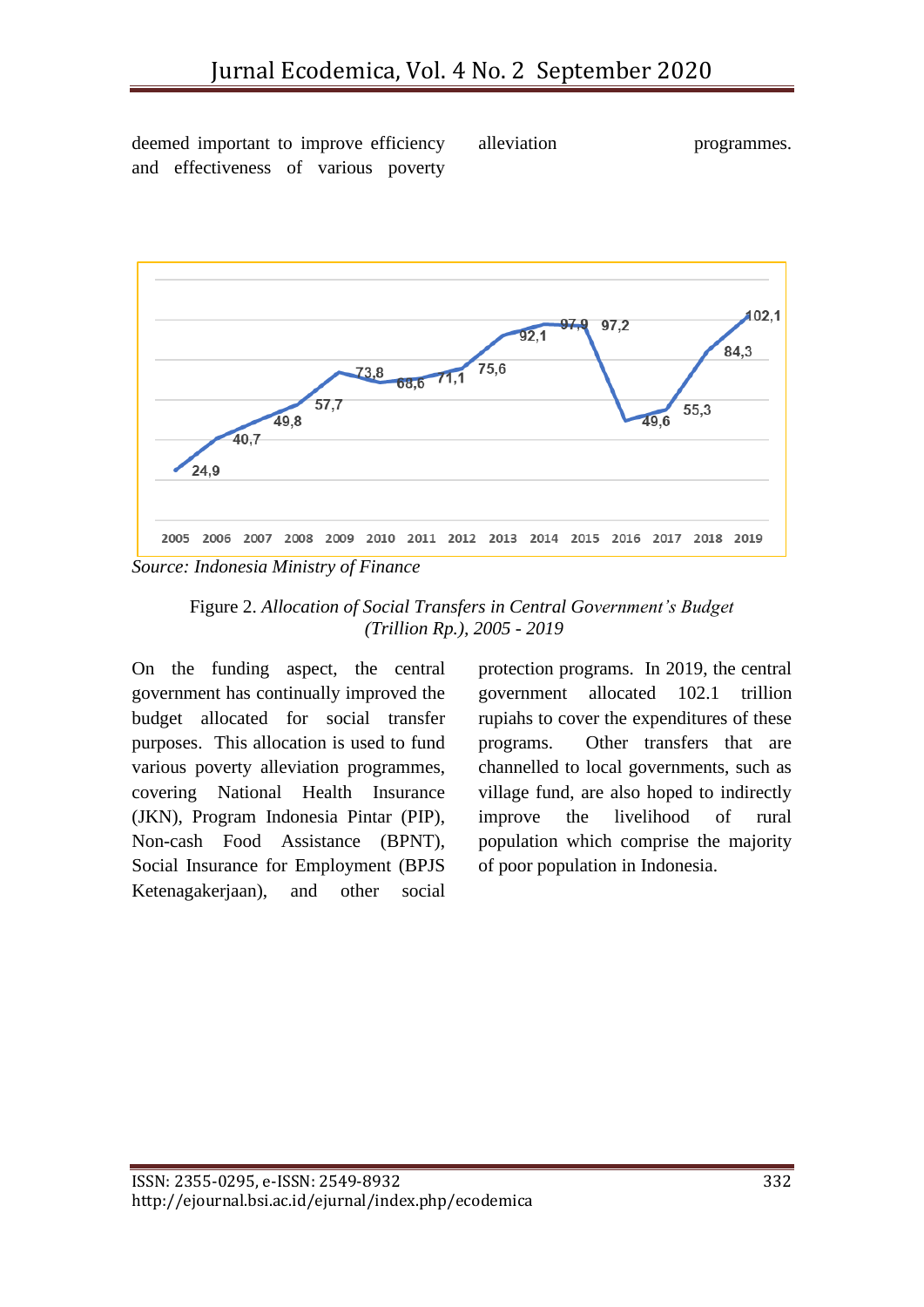

*Source: Ministry of Finance*

Figure 3. *Allocation of Social Transfers in Local Governments' Budget, 2018 (% to Indirect Expenditures)*

Aside from those executed by the central governments, local governments also contribute to additional transfers to the poor through their own budget. However, the extent of such transfers is limited and varies based on each local government's ability to generate its own local revenue. Most of local governments in Indonesia still heavily rely on grants or transfers from the central government. The local governments are also heavily criticised due to unbalanced spending proportion. In several cases (Sumatra Barat, Kepulauan Riau, and DKI Jakarta), the portion of budget that went to personnel expenditures exceeded 70 percent. This pattern is true for most local governments. The magnitude varies by provinces, but the effect still holds in which it minimizes the resources that can be allocated to other spending.

Assuming that the social transfers channelled to beneficiaries in provinces are proportional to the proportion of vulnerable individuals in those provinces, one then might argue that regional differences in poverty reduction are due to the local-specific intervention by local governments. Based on this rationale, this paper will attempt to examine the impact of such intervention to poverty reduction, manifested through social transfers from local governments' budget (APBD).

## **LITERATURE REVIEW**

Many studies have highlighted the importance of government expenditure in reducing the poverty incidence. Obi (2007) examined the role of fiscal policy in alleviating poverty in Nigeria. He used the general equilibrium model for the study and concluded that the government revenue also positively redistributes income but government expenditures are the most important and effective tool of income redistribute and reduction in poverty. He further concluded that the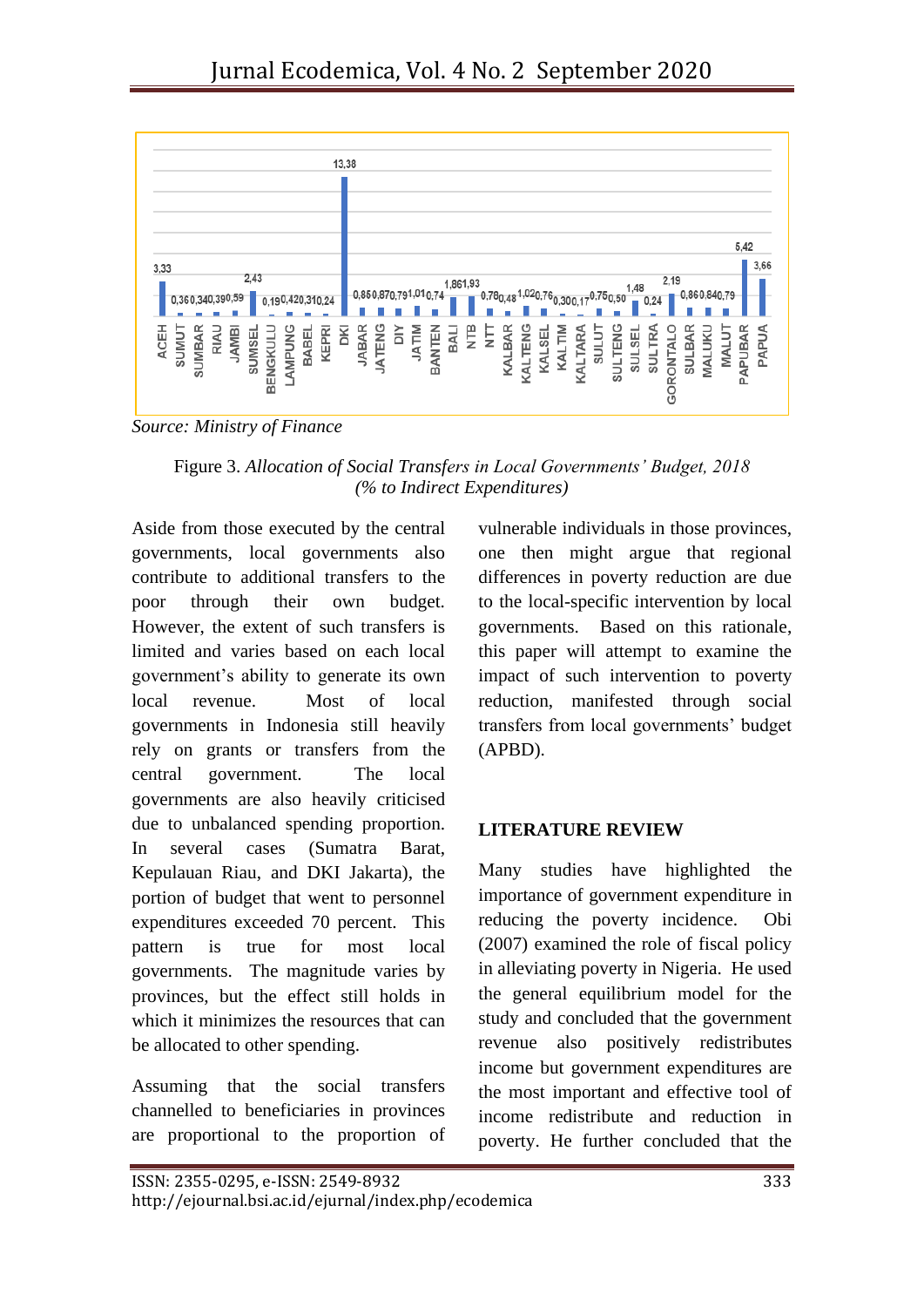fiscal policy should be formulated in such a way that it redistributes the income from the rich people of the society to poor ones.

Study by Mehmood and Sadiq (2010) revealed that the matter to be concerned of is the composition of government expenditure. The increase in government expenditure usually comes with fiscal imbalance which subsequently distorts the economy. In this case, realigning the expenditure structure in favour of subsidies and social expenditures is necessary to counter the negative effect of expenditure increase. Fan, Hazeli, & Thorat (1994) used simultaneous equation to model panel data to estimate the effect of government expenditure on rural poverty and productivity growth in India. They found that highest priority should be given to investments in rural roads, agricultural research and education because these are the type of expenditures that generated higher impact on poverty reduction. Those findings suggest that a balance (pro-poor) expenditure is more important than the magnitude of the expenditure itself.

Regarding the effect of increase in per capita GDP to poverty incidence, Kanbur (2005) argues that in the notion of *ceteris paribus*, growth is good for poverty reduction. However, this notion is practically unusable in reality as complexity arises through the trade-off between poverty, inequality, and growth. He added that: '…if growth is accompanied by increased inequality, then the net effect on poverty is no longer clear…' (*ibid*., p. 224). Kakwani (2000) also holds similar view, particularly in the case where inequality also persists in the lower-income group. In this setting, where the depth of poverty is high, growth will have a lesser impact in lowering poverty incidence.

Aside from government expenditure, the increase in human capital (proxied by education) is necessary to alleviate poverty. Additional stock of knowledge and skills gained through schooling and training are amongst investments in human capital activities that can raise earnings over a lifetime (Becker, 1995; Tilak, 2002) which consequently lowers poverty in the long-run. Human capital is in fact also the main asset of most poor people. Becker (*op cit.*) argued that propoor growth will rely on how much human capital the poor have. With regard to the problem of unemployment, Osinubi (2005) presents strong evidence from a macro perspective that high unemployment comes in line with widespread poverty. Highlighting the reduction of poverty following the decline of unemployment in Nigeria between 1987 and 1991, and the same pattern for Indonesia and Malaysia in early 1990s, he supported the claim of positive causality between unemployment and poverty.

# **DATA AND METHODOLOGY**

This paper employs provincial panel data from Statistics Indonesia (BPS) and Ministry of Finance ranging from 2010 to 2018. Panel data regression is then used to examine whether there is any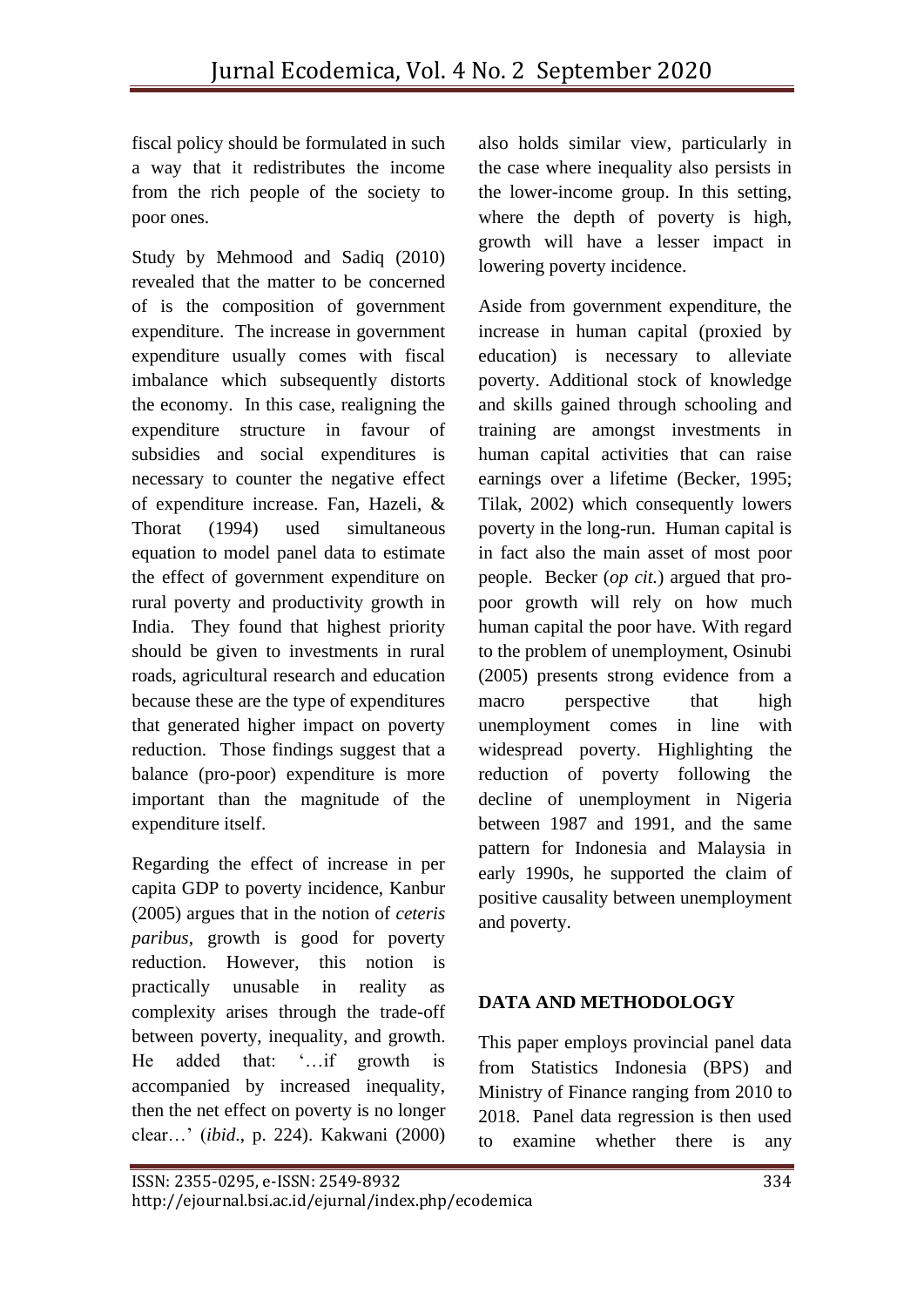significant effect from social transfers to poverty reduction performance of each province. The model in this study is developed from the basic model by Caminada, et. al., (2012). Their model was used to examine the impact of social expenditure on poverty in OECD countries between 1985 to 2005. In doing so, we realize the differences in context of unit being studied, thus we employ some modification based on determinants of poverty for the case of Indonesia as suggested by Miranti (2007). Our model is then specified as follows:

$$
lpov_{it} = \beta_0 + \beta_1 lstrav g_{it} + \beta_2 lgdpcap_{it} ++ \varepsilon_{it}
$$
 (1)

where:

| lpov       |                           | : Natural logarithm of the<br>number of people living<br>below the poverty line.                                                                                                                              |
|------------|---------------------------|---------------------------------------------------------------------------------------------------------------------------------------------------------------------------------------------------------------|
|            |                           | <i>lstravg</i> : Natural logarithm of<br>average social transfers<br>received by each poor<br>individual. It is obtained by<br>dividing province's social<br>transfer with its respective<br>poor population. |
|            |                           | <i>lgdpcap</i> : Natural logarithm of GDRP<br>per capita (constant 2010<br>Rp.)                                                                                                                               |
| <b>MYS</b> | $\mathbb{R}^{\mathbb{Z}}$ | Mean year of schooling<br>(year)                                                                                                                                                                              |
|            |                           | <i>unemp</i> : Unemployment rate (%)                                                                                                                                                                          |
| ε          | $\mathbf{r}$              | Error term                                                                                                                                                                                                    |
| i          |                           | : Index provinces $(i = 1, 2, )$                                                                                                                                                                              |

…, 34)

*t* : Index for year (*t =* 2010, 2011, …, 2018)

Bearing in mind that provinces in our study are not selected through a random sampling, Fixed-Effect Model (FEM) is deemed as more appropriate (Gujarati & Porter, 2009). We check for correctness of model-specification in (1) using several diagnostic tests as follows: (1) Following Drukker's (2003) recommendation, we use Wooldridge's test to check for the presence of serial correlation. This test is suggested due to  $i$ <sup>t</sup>  $j$ <sub>it</sub>  $j$ <sup>t</sup>  $j$ <sub>it</sub>  $j$ <sub>1</sub>  $j$ <sub>it</sub>  $j$ <sub>2</sub>) Pesaran's test is employed to check for cross-sectional dependence. We employ this test due to potential spatial relationship that might emerge from neighbouring provinces. This test is more appropriate in the case where the number of cross-sectional observations exceeds the time-series range (De Hoyos & Sarafidis, 2006); (3) Wald's test for heteroscedasticity. The presence of relatively rich provinces alongside the poor ones might invoke large differences in variance among groups in our data, thus it is assumed that the data suffers from heteroskedasticity.

Considering the potential structural errors within the data, we choose to employ Beck and Katz's (1995) OLS with Panelcorrected Standard Errors (PCSE). This method was developed to address the issue of inaccurate standard errors estimated through Feasible Generalized Least Squares (FGLS) on the presence of autocorrelation, cross-sectional dependence and heteroskedasticity within the data. It has the advantage of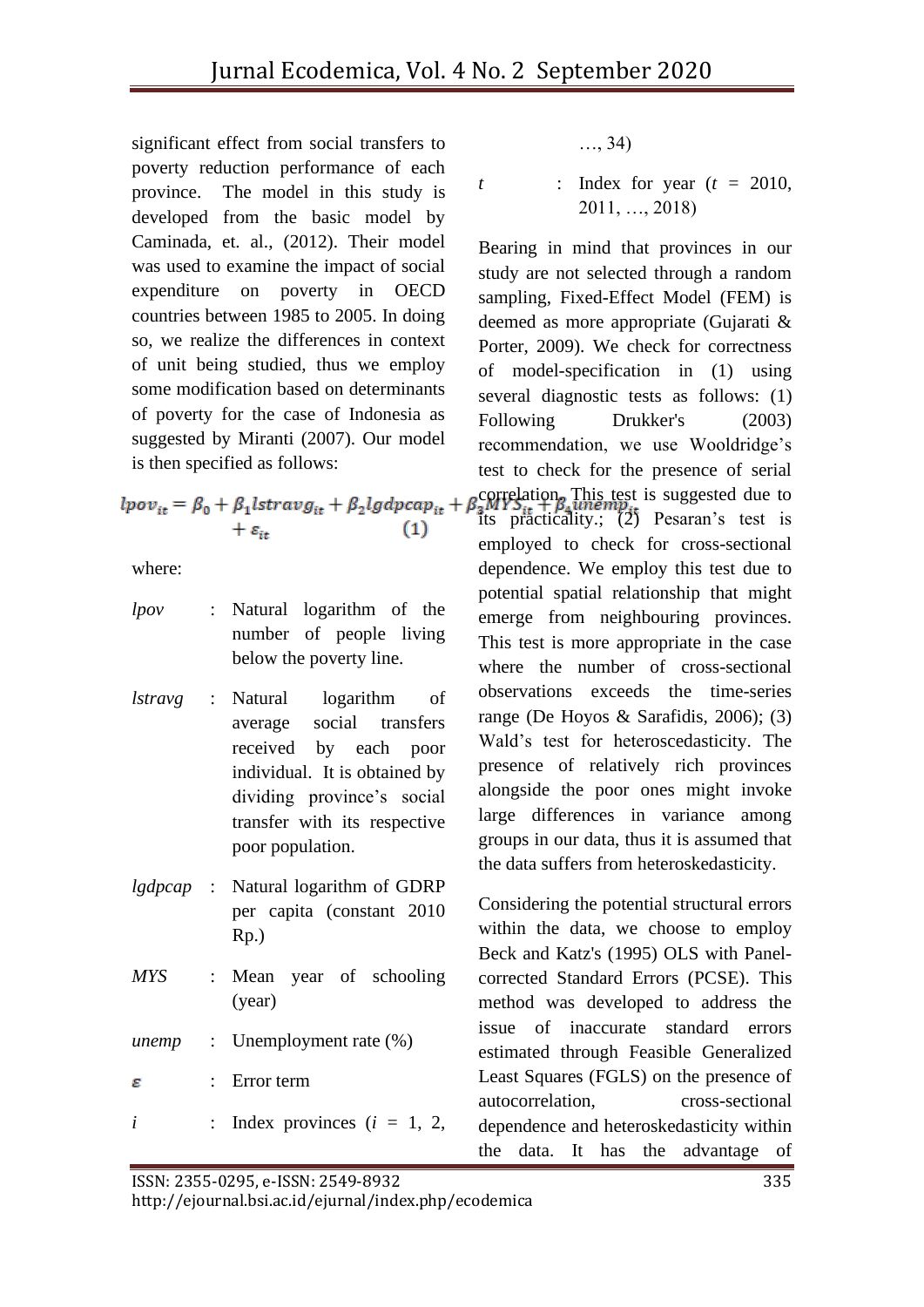producing accurate estimation in the presence of panel error structures.

#### **RESULTS AND DISCUSSION**

On a broader aggregation level, we observe a declining tendency in the portion of local governments' fund allocated to social transfers. The pattern applies to all regions. In brief, we can see that the portion of local governments' funds that went to social transfers in 2010 is on average higher compared to 2018. Significant reduction is observable between 2010 and 2012, after which the proportion of social transfers remains relatively stagnant (except for Java which exhibits an upward trend).



*Source: Authors' calculation*

Figure 4. *Trends in Portion of Social Transfers in Local Governments' Budget by Regions (%), 2010 – 2018*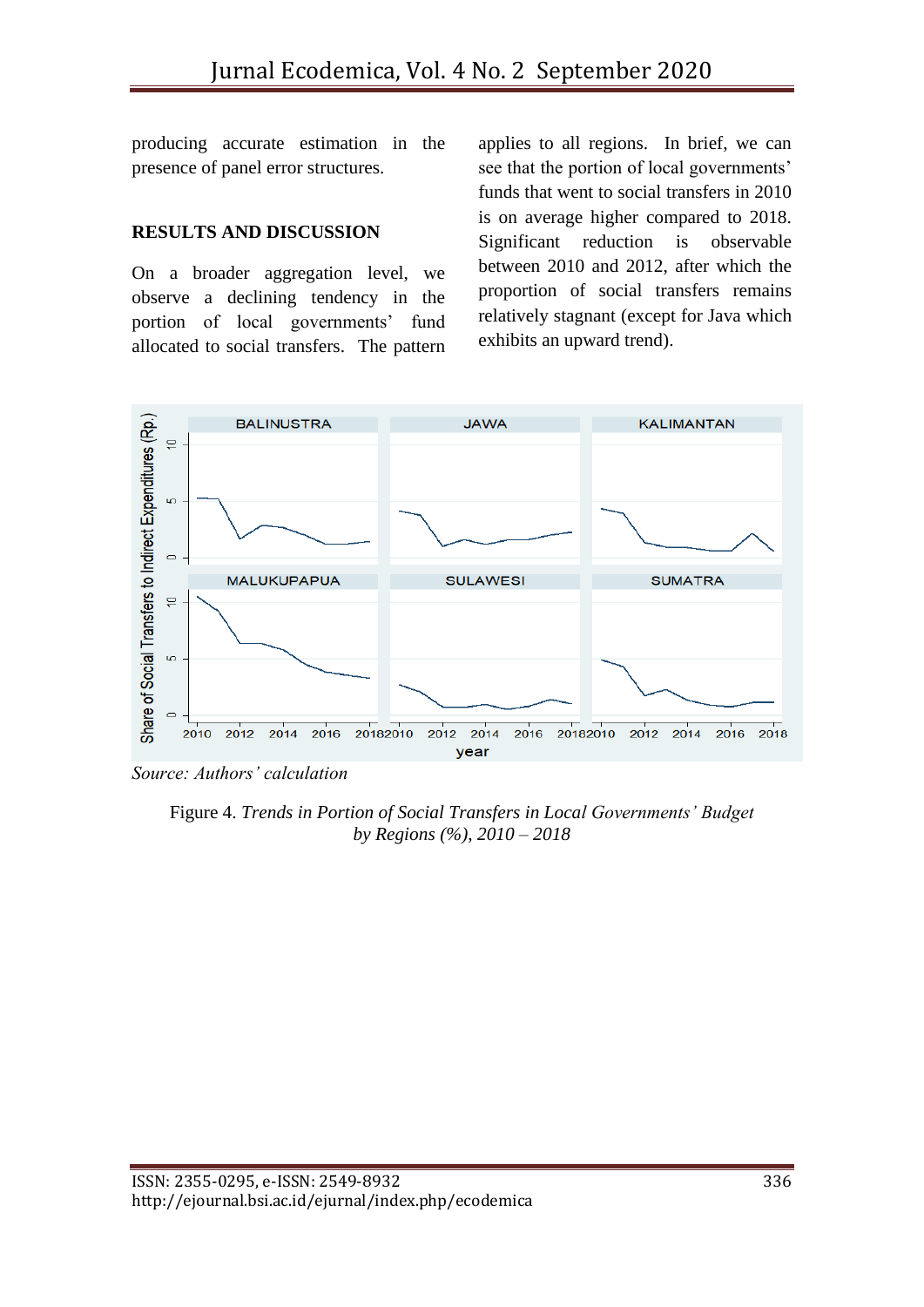

*Source: Authors' calculation*

Figure 5. *Trends in Annual Poverty Reduction by Regions, 2010 – 2018*

Incidentally, the same declining pattern can be observed in the case of annual poverty reduction  $(H_t - H_{t+1})$ . At least four regions (Bali-Nusa Tenggara, Maluku-Papua, Sulawesi, and Sumatera) exhibit the same pattern with those found in Figure 4. Their speed of poverty reduction declined greatly between 2010 and 2012, and had levelled off since then. This gives the

early indication of the nexus between these two variables.

The diagnostic tests show that our panel data suffers from serial correlation, groupwise-heteroskedasticity and crosssectional dependence at the same time. Based on these results, we then perform the estimation process using OLS-PCSE as follows:

| <b>Variables</b> | Dependent variable: lpov |              |  |
|------------------|--------------------------|--------------|--|
|                  | $\bf(1)$                 | (2)          |  |
| <i>lstravg</i>   |                          | $-0.0285**$  |  |
|                  |                          | (0.0132)     |  |
| lgdpcap          | $-0.2252***$             | $-0.2096***$ |  |
|                  | (0.0819)                 | (0.0797)     |  |
| <b>MYS</b>       | $-0.1848***$             | $-0.1913***$ |  |
|                  | (0.0341)                 | (0.0373)     |  |
| Unemp            | $0.0196**$               | $0.0209**$   |  |
|                  | (0.0092)                 | (0.0095)     |  |
| Constant         | 18.2165***               | 18.3522***   |  |
|                  | (1.2727)                 | (1.2151)     |  |
| $N$ (obs)        | 301                      | 301          |  |
| $N$ (groups)     | 34                       | 34           |  |

Table 1. *Estimation Results Based on OLS-PCSE*

ISSN: 2355-0295, e-ISSN: 2549-8932 337

http://ejournal.bsi.ac.id/ejurnal/index.php/ecodemica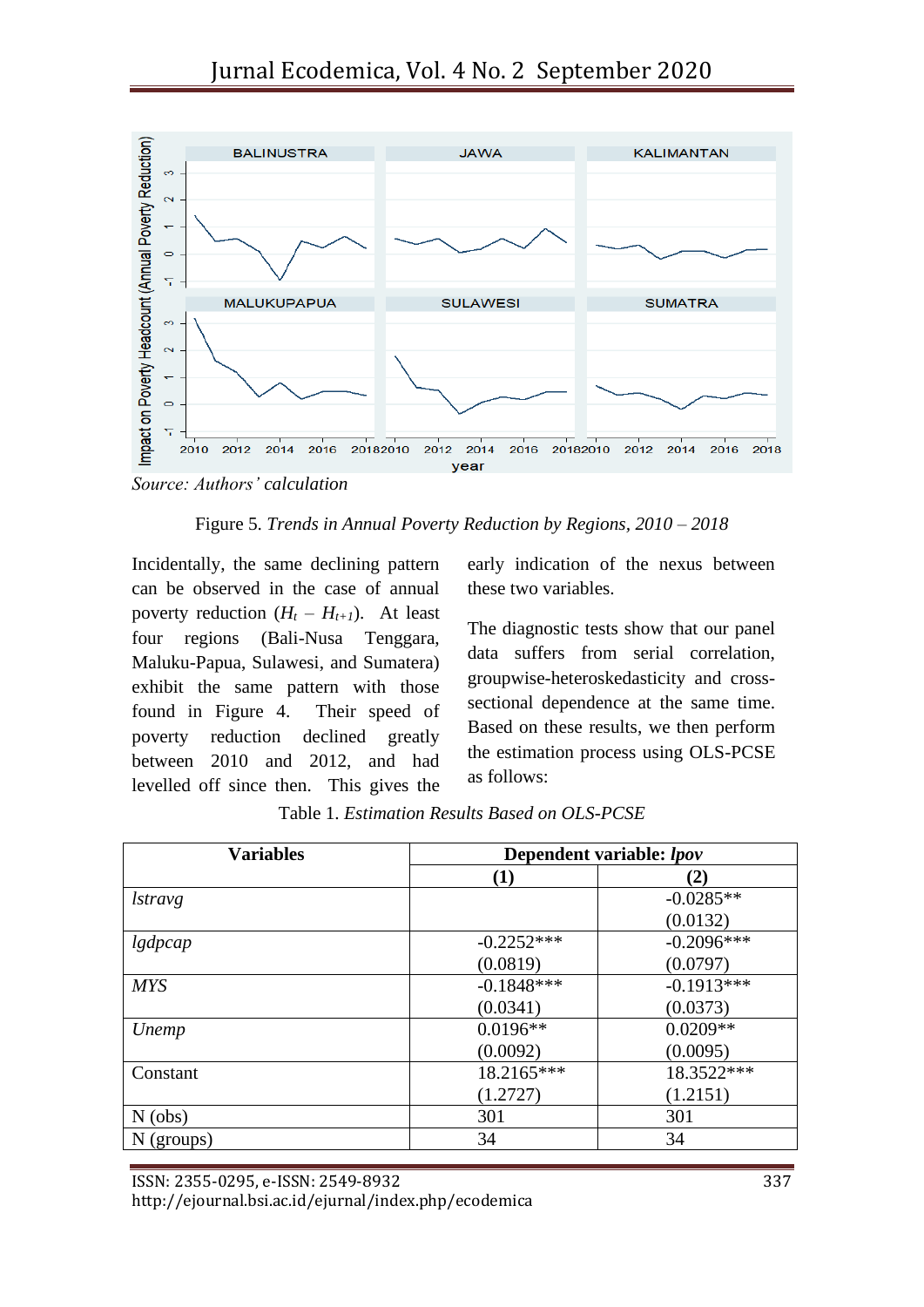| Wald-statistic                                                                                                                                                                                                                        | 89.43  | 70.1 <sub>b</sub> |  |  |  |
|---------------------------------------------------------------------------------------------------------------------------------------------------------------------------------------------------------------------------------------|--------|-------------------|--|--|--|
| R-squared                                                                                                                                                                                                                             | 0.9806 | 0.9811            |  |  |  |
| $C^*$ $C^*$ $\rightarrow$ $C^*$ $C^*$ $D^*$ $D^*$ $D^*$ $D^*$ $D^*$ $D^*$ $D^*$ $D^*$ $D^*$ $D^*$ $D^*$ $D^*$ $D^*$ $D^*$ $D^*$ $D^*$ $D^*$ $D^*$ $D^*$ $D^*$ $D^*$ $D^*$ $D^*$ $D^*$ $D^*$ $D^*$ $D^*$ $D^*$ $D^*$ $D^*$ $D^*$ $D^*$ |        |                   |  |  |  |

*Significance:* \*=0.10, \*\*=0.05, \*\*\*=0.01 Standard error in parentheses Source: Own Own calculation

We present our estimation results in two models, with (column 2) and without (column 1) the inclusion of social transfers in the model. As the poverty incidence, social transfers, and GDP per capita are expressed in logtransformation, their relationship can be interpreted as elasticity. The negative coefficient for social transfers in the second model confirms that additional transfers by the local government can further reduce poverty. The coefficient shows that each 10 percent increase in average social transfers received by the poor can lower the number of poor people by approximately 0.28 percent. One might argue that this effect is quite small, but considering the fact that several provinces have an average poverty reduction below 0.28 percent during 2011 to 2018 (see appendix) gives hint the increase in social spending with such magnitude can result in a higher poverty reduction. This result is in line with findings by Caminada et al., (*op. cit.*) who found a strong negative relationship between the level of social expenditures and poverty in 22 OECD countries. Thus, our result restates the importance of social transfers as an effective policy in combating poverty.

The effect brought by economic growth also significantly lowers the poverty rate. Each percent of increase in GDP per capita is associated with a lower poverty incidence by approximately 0.21

percent. As suggested by Kakwani (2000), countries with low initial inequality will have a greater poverty reduction payoff from growth, whereas countries with high initial inequality will have a greater poverty reduction payoff from pro-poor policies. Furthermore, Booth, et. al. (2019) showed that indeed there is a slight drop in inequality between 2015 and 2018 owing to the social protection policies executed by the government. Bearing in mind the conditional causality proposed by Osinubi (*op. cit.*), then this might be the reason behind the strong lowering effect to poverty from increase in GDP per capita observed in Indonesia.

Educational attainment is found to significantly affect both poverty headcount and poverty gap. Education affects poverty reduction through the increase in worker's income (Gundlach, 1997). Each additional year in mean year of schooling in a certain region will contribute to lower poverty incidence by 0.19 percent. Although the effect seems quite big, one must bear in mind that an extra year in MYS is not an instant achievement. It takes years just to achieve an additional year of MYS. The effect of unemployment on poverty level is also found to be statistically significant. This result is in line with findings by Xue  $&$  Zhong (2006) who observed a strong correlation.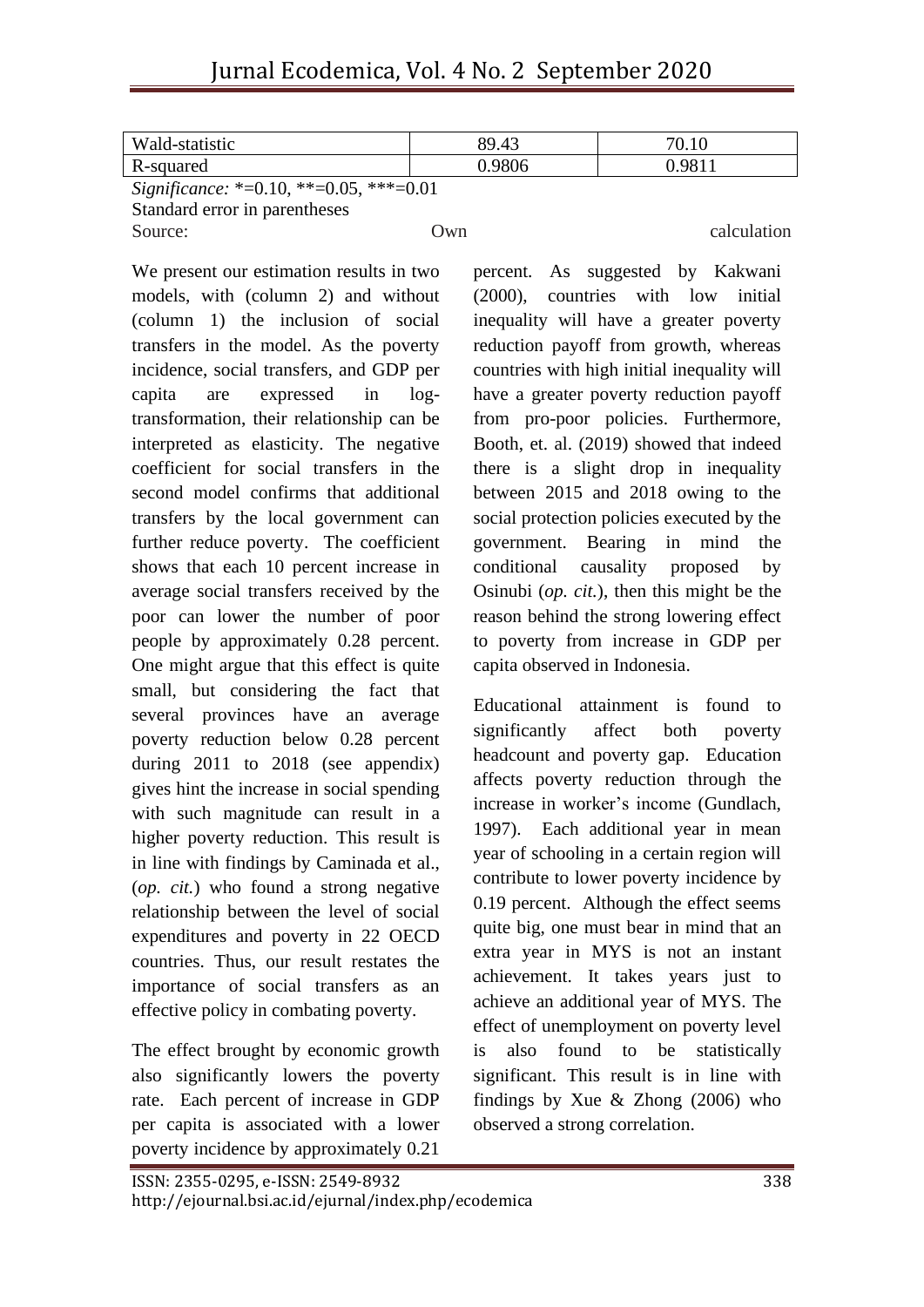#### **CONCLUSION**

This paper has briefly demonstrated that poverty reduction in Indonesia suffers from deceleration. Although through various social assistance programs the central government still managed to reduce the poverty rate, the reduction level is diminished. In this regard, complementary transfers from local governments might serve as an additional driver to the expected reduction in poverty rate.

By descriptive analysis, we have shown that there is a considerable decline in shares of social transfers allocated in local governments' budget. The fact that this trend stands alongside the declining trend in the speed of poverty reduction might be the reason behind stagnation of poverty in recent years. The implication of this finding is that local governments need to foster more revenue-generating scheme in order to extend the amount of social transfers to the poor. Sustainable channelling of this additional transfer is hoped to revive the speed of poverty reduction which has been greatly reduced in the last decade.

#### **REFERENCES**

Beck, N., & Katz, J. N. (1995). What to do (and not to do) with Time-Series Cross-Section Data. *The American Political Science Review*, *89*(3), 634–647. https://doi.org/https://doi.org/10.23

07/2082979

- Becker, G. S. (1995). Human Capital and Poverty Alleviation. *Journal of Human Resources Development and Operations Policy*, (March), 24.
- Booth, A., Purnagunawan, R. M., & Satriawan, E. (2019). Towards a Healthy Indonesia? *Bulletin of Indonesian Economic Studies*, *55*(2), 133–155. https://doi.org/10.1080/00074918.2 019.1639509
- Caminada, K., Goudswaard, K., & Koster, F. (2012). Social income transfers and poverty: A crosscountry analysis for OECD countries. *International Journal of Social Welfare*, *21*(2), 115–126. https://doi.org/10.1111/j.1468- 2397.2011.00815.x
- De Hoyos, R. E., & Sarafidis, V. (2006). Testing for cross-sectional dependence in panel-data models. *Stata Journal*, *6*(4), 482–496. https://doi.org/10.1177/1536867X0 600600403
- Drukker, D. M. (2003). Testing for Serial Correlation in Linear Paneldata Models. *The Stata Journal: Promoting Communications on Statistics and Stata*, *3*(2), 168–177. https://doi.org/10.1177/1536867x03 00300206
- Fan, S., Hazeli, P., & Thorat, S. K. (1994). Impact of Public Expenditure On Poverty in Rural India. *Economic and Political Weekly*, *35*(November), 240–246.
- Gujarati, D. N., & Porter, D. C. (2009). *Basic Econometrics* (5th ed.). New York: McGraw-Hill Irwin.
- Gundlach, E. (1997). Human Capital and Economic Development : A Macroeconomic Assessment. *Intereconomics*, *61*(February), 23– 35.

Kakwani, N. (2000). Growth and